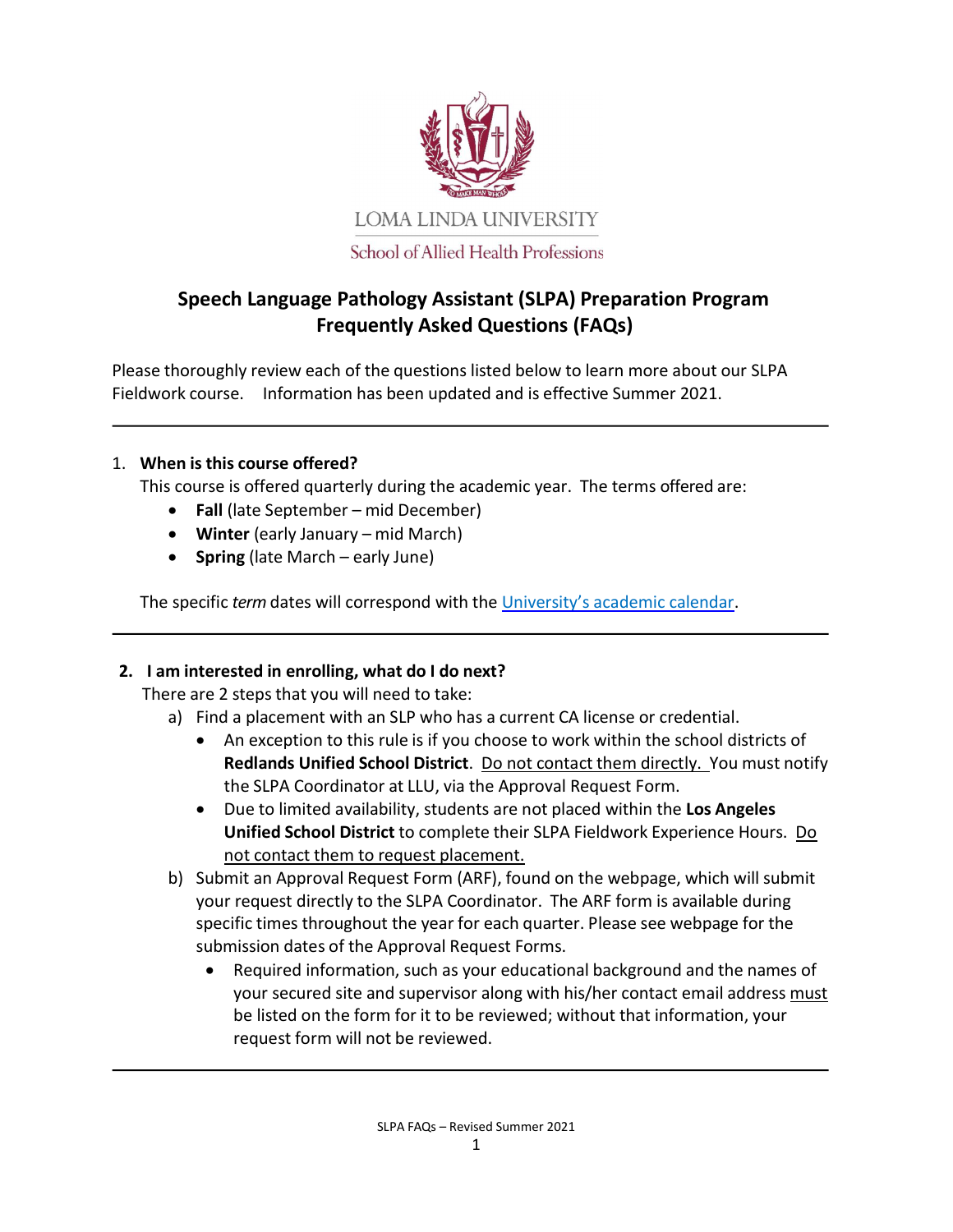## 3. How should I approach an SLP to request Supervision for this course?

When contacting a potential supervisor, you want to introduce yourself and let them know of the reason of your phone call. You want to include the following information:

- You currently have a Bachelor's Degree in Communication Sciences and Disorders (or the appropriate title) and you are looking to gain fieldwork experience under the supervision of a licensed or credentialed SLP in order to meet the criteria to become a Speech Language Pathologist Assistant.
- A minimum of 80 hours of direct therapy with clients and an additional 15 hours of observation and 5 hours of assisting with clerical tasks are required at minimum to be attained over the week quarter. This must be completed over a 9 week period within the quarter.
- You are required to provide therapy under their direct supervision.
- You are looking to complete this course during the quarter that you are applying for (include the dates) as a non-degree student at Loma Linda University.
	- However, since you have not yet been accepted, it is important that the SLP is aware that you are applying for the course and the dates are not yet finalized.
- You will follow up with the Speech Language Pathologist to notify him/her of your status when it is known to you.

Be prepared to answer any questions that they may have and/or prepare yourself for an interview in case they ask.

## 4. When may I apply?

Approval Request Forms will be available for a one-week period beginning on Monday at 12:00am PST and will close on that following Sunday at 11:59pm PST. All Approval Request Forms, which requires personal identification information, educational background, requested site(s) placement, and supervisor(s), must be completed in its entirety. Incomplete forms will be discarded and will not be reviewed. Please see the SLPA webpage for the actual dates of submission.

### 5. How many students are accepted each quarter? Each quarter's cohort is 45 students.

6. Do I need to apply to Loma Linda University before I submit an Approval Request Form? No. This course is offered to Non-Degree Students. There are specific actions that the SLPA Coordinator *must* complete prior to students registering for this course. The Approval Request Form is submitted several weeks before registration to allow those actions to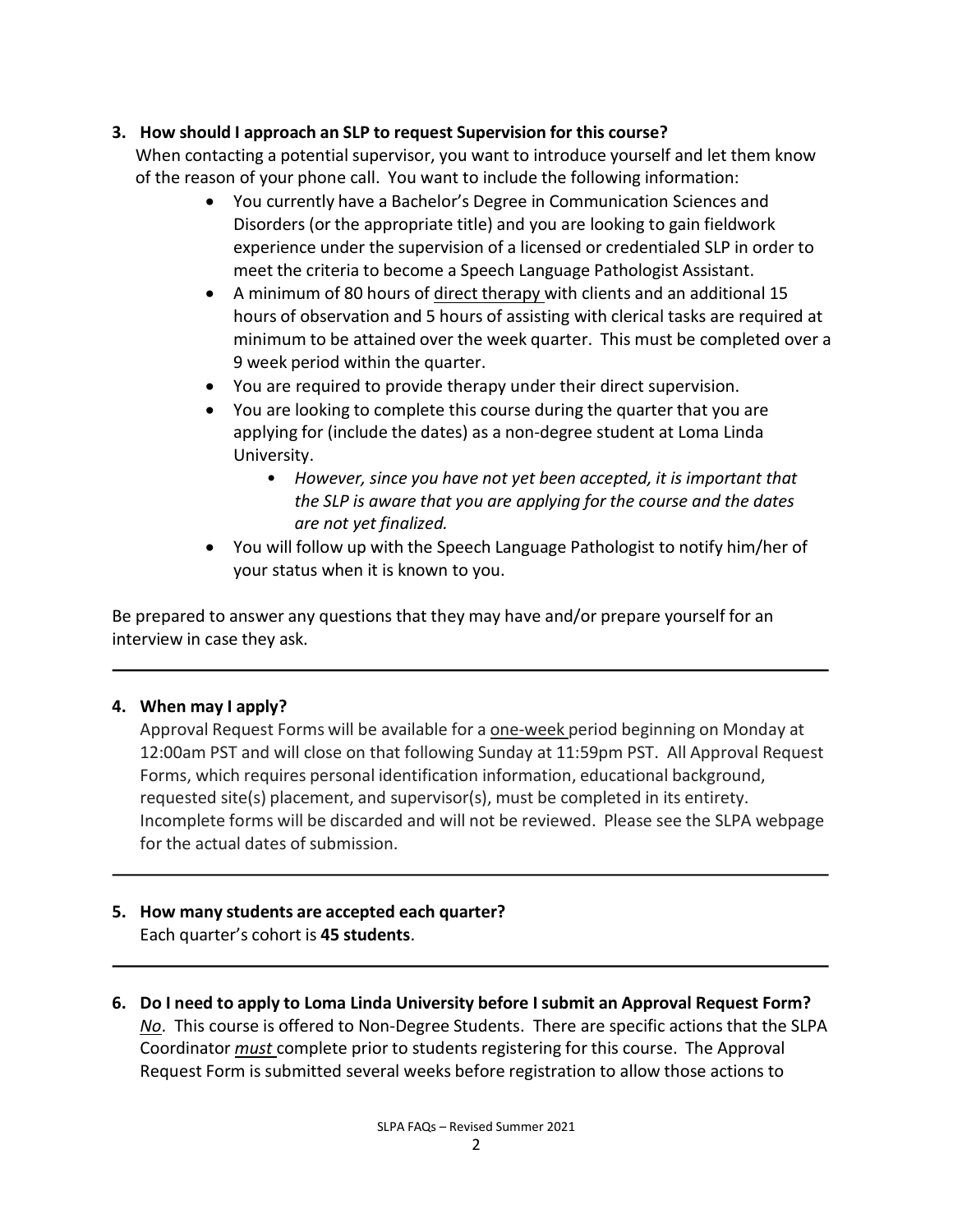occur. Approval from the SLPA Coordinator is REQUIRED to register. Submitting an Approval Request Form *does not* guarantee that you will be accepted into the course. You will receive an email notifying you of your status in the approval process in approximately 2 weeks after the closing date of form submissions.

### 7. What is a Non-Degree Student?

A Non-Degree student is one who has not been admitted to a degree or certificate program but who is registered for selected courses in one of the schools of the University. The SLPA Preparation Program is not a certificate program. It requires the completion of two courses that will allow you to complete the necessary requirements to apply for the SLPA license. A certificate is not provided at completion.

### 8. Is there a minimum GPA for the SLPA program?

No, there is not a GPA requirement; however, you must have completed your Bachelor's Degree in Speech Language Pathology within the last 5 years of your approval request form submission to be eligible to take the course. Students that have not completed their Bachelor's Degree program at the time of the application period are not eligible.

9. When should I expect a response from the SLPA Coordinator regarding the status of my Approval Request Form?

You will receive an email from the SLPA coordinator's office with the status of your submitted Approval Request Form and any further steps or concerns approximately 2 weeks after the closing date of the application period.

\*\*\*To gain final approval to register for this course, a university agreement (contract) must be in place between your desired site and LLU. If a contract is not in place with the site, you will be notified and the process to establish the contract will be initiated; however, understand that this may take several weeks to complete. You will receive notification via email once the contract has been finalized. The contract between LLU and your site must be in place by the  $1<sup>st</sup>$  official registration date of the desired quarter, as determined by the University's Academic Calendar (there is a link of the University Academic Calendar on the webpage). Please note, if the contract is not completed by the 1<sup>st</sup> official date of registration for the desired quarter, you will not be able to register.

## 10. What shall I do if LLU does not have a contract with the site that I would like to complete my fieldwork hours with?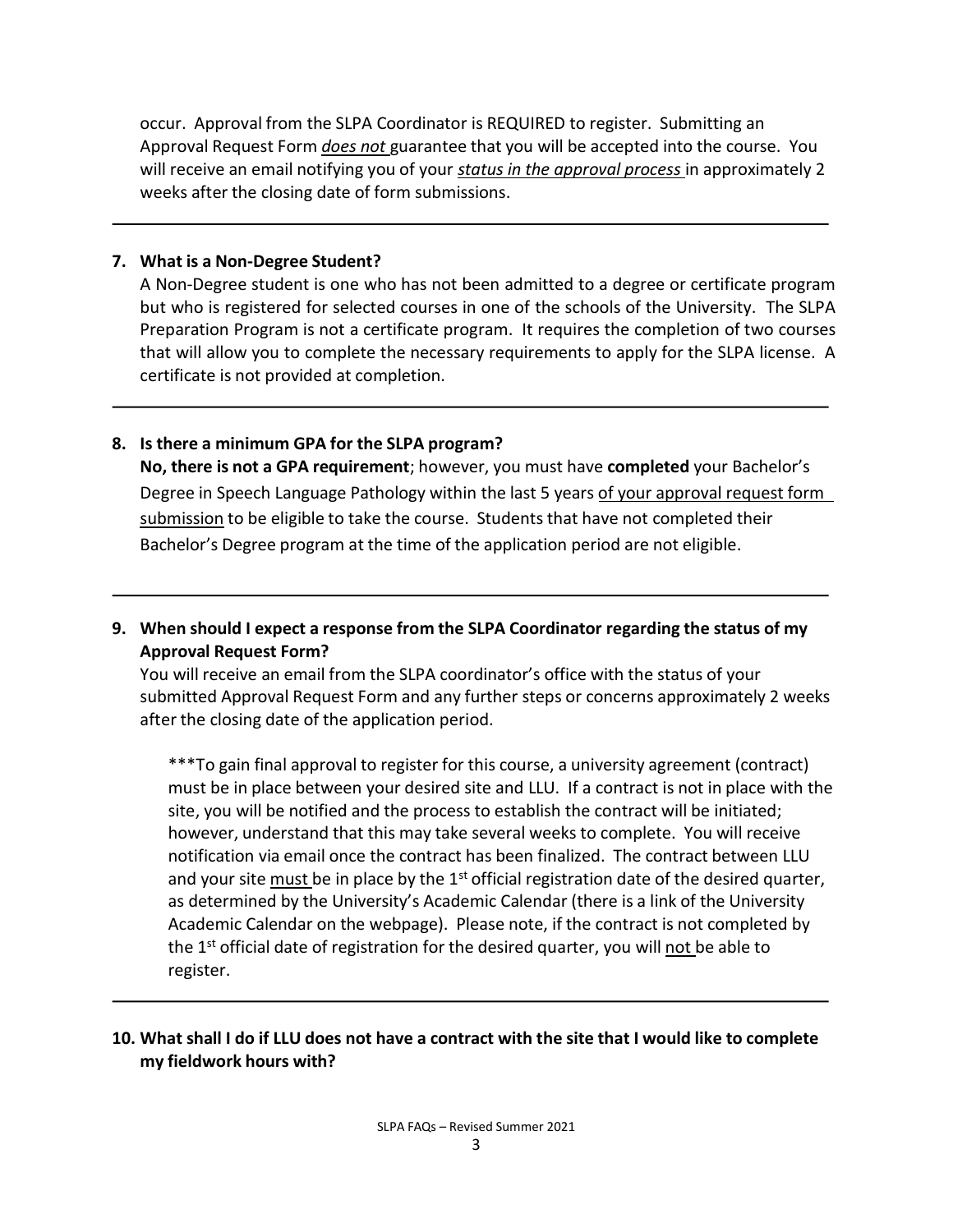If you are approved to register for this course, and we do not have a contract for your requested site, you will be notified via email that you have a Conditional Approval to register for this course. Your supervisor will be contacted and a contract will be established. Once the contract has been signed and completed, you will be notified that the contract is complete and you are eligible to register. You are not eligible to register until you have received notification that the contract has been completed. All correspondence regarding the contract is handled between the SLPA coordinator and the site. Students are not permitted to be involved with the process of the contract completion. The contract MUST be in place by the  $1<sup>st</sup>$  official date of registration for the desired quarter.

\*\*If the contract process is in progress, and it is not completed by the 1<sup>st</sup> official date of registration, then you will go on the list for the following quarter, with priority placement, once the signed contract is received. You will need to submit a new Approval Request Form to notify LLU of your continued interest in the course.

### 11. What type of setting may I complete my fieldwork hours in?

There are a variety of settings that you may complete your fieldwork hours in. This includes school districts, private practice, in-home settings, and hospitals/medical centers. When choosing your placement, you should consider that this course requires a minimum of 80 hours of direct client contact or treatment; therefore, be sure to discuss this with the supervising SLP prior to choosing your site to ensure that the minimum requirements will be met. Placements within the hospital settings are limited, may be difficult to be placed in, and may present more limitations with the amount of treatment hours due to the type of patients that SLPAs are able to treat. Also be aware that placements within an in-home setting may present difficulty with accumulating the required hours to complete the course.

## 12. Do you have a list of supervisors or sites that are already approved by LLU that I can choose from?

No. Although we have a database that we use to confirm the presence of a contract, we do not have a list that is generated for potential students to look through.

### 13. How do I find a Speech Language Pathologist to supervise me?

It is recommended that you consider the area that you would like to work in and contact the facility or school district to see if there is an SLP that is available and willing to supervise you for that quarter. If you are looking for a private clinical office, you may go to ASHA.org and click on "Find A Professional" for options in the desired area; or you may even do an internet search for private clinical offices in your desired area of work. If you are interested in a school district, you may consider contacting the school's SLP (if you have a specific school in mind) or the district's Special Education department to find a potential supervisor.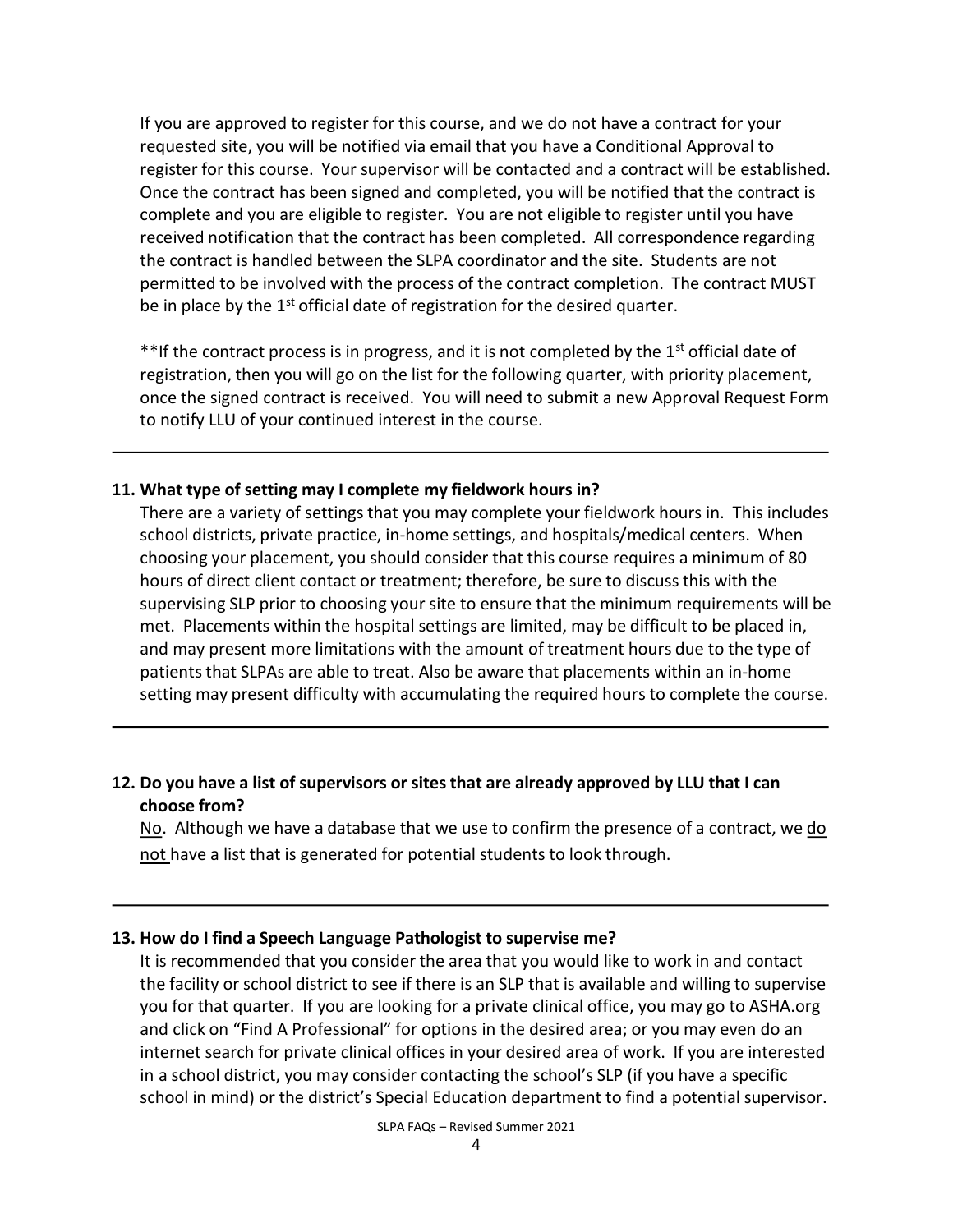If you are interested in working specifically at Los Angeles Unified School District (LAUSD) or Redlands Unified School District, do not contact them. You must notify the SLPA Coordinator at LLU since both of those districts require communication with us directly.

14. The school district that I contacted informed me that a Memorandum of Understanding (or contract) is required prior to me completing my hours at their site. What must I do to get one?

Since you are not currently enrolled in the course, an active contract is not required to submit the Approval Request Form; however, you must receive a verbal or written agreement from a site that will provide you with a supervising SLP. You will want to notify the district of the following information:

 You have not registered for the course yet, but are applying for a future date. Once you have been approved to register for the course, then the SLPA Coordinator will contact the district to establish the contract. You are looking to secure a verbal agreement so that if you are approved for the course, and a contract is established, then there will be an SLP assigned to supervise you.

If the district personnel provide a verbal agreement to future placement, but does not provide a name of a SLP (supervisor), then provide the name of the district personnel that you spoke with on the Approval Request Form.

\*\* Contracts will not be initiated prior to a student being approved to register for the course.

## 15. How many supervisors or sites may I have?

You may have up to 2 approved sites and/or 2 approved supervisors. Both the site and the supervisor must be approved by the SLPA Coordinator.

## 16. I have been approved to register for the quarter, what do I do next?

Once you have been approved to register for the quarter, which means that all of the registration requirements have been met, then your name will be placed on the list of approved students for that specific quarter. You will need to submit any requested documentation. From there, nothing else will be required on your end until orientation. An orientation date is typically set approximately 2 weeks after the  $1<sup>st</sup>$  official date of registration. You will receive an email approximately 2 weeks before the orientation date with specific details. There is only one (1) orientation date set for each quarter, and you must attend that meeting online via Zoom/video. You will not be able to register for the course without attending the orientation.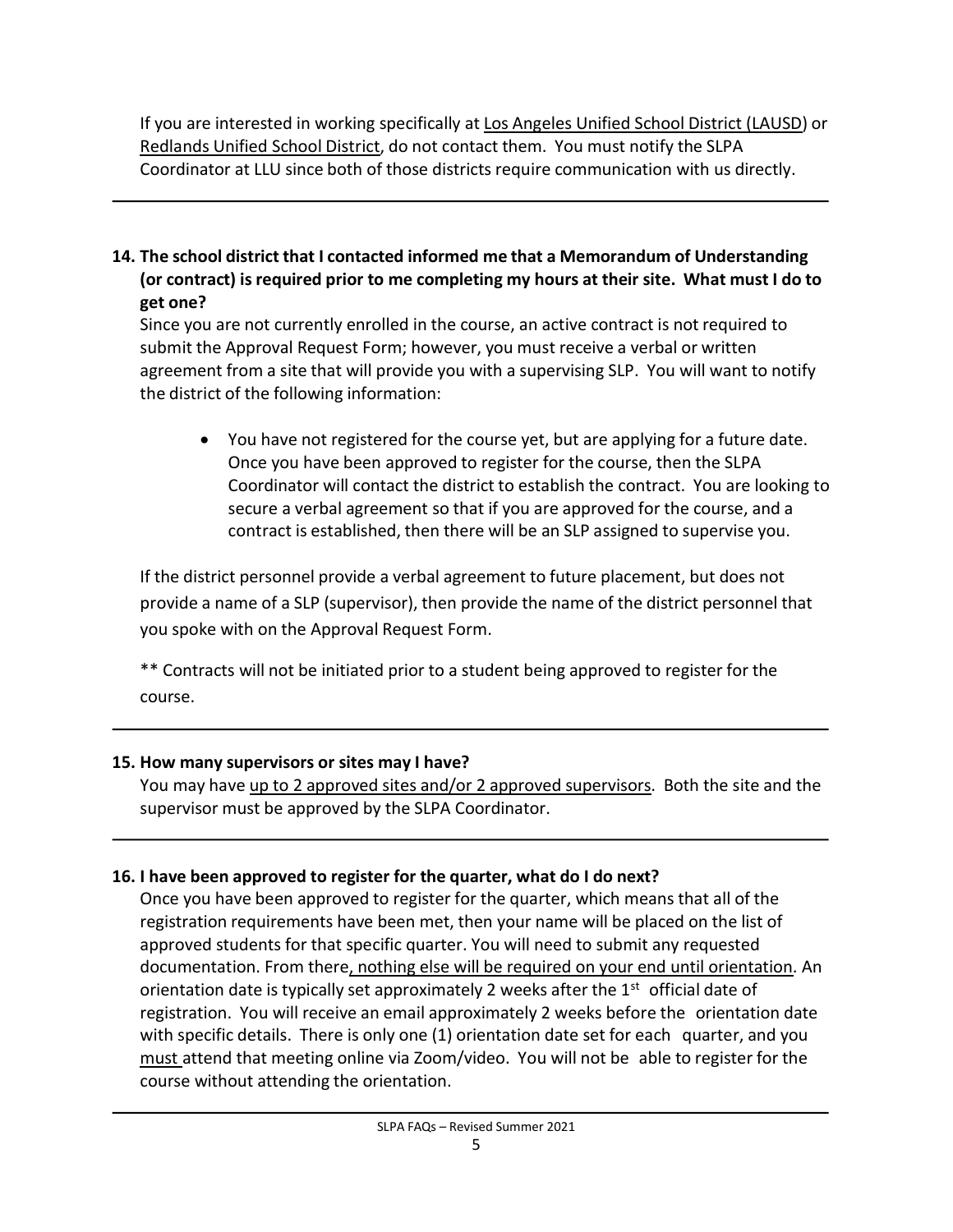## 17. I have been approved for the SLPA Preparation Program, may I begin at my site?

No. Although you have been approved to register for the course, you are not allowed to begin at your site until the following has occurred:

- a. Attend the orientation
- b. Complete your registration through the Office of Admissions
- c. Obtain Financial Clearance
- d. First official day of the quarter.

You may not begin at your site until each of the above criteria has been met. The university agreement between your site and LLU is covered for students only. You are considered to be a student during the specific dates of the quarter that you have been registered for. Any dates outside of that time, will not be covered/protected under the University Agreement set between your site and LLU, and will not count towards your fieldwork hours.

## 18. Do I need to register for the class prior to meeting with you once I've located a placement?

No. Once you have submitted your complete Approval Request Form, you will need to wait for a response from the SLPA Coordinator. Once you receive an approval email response, you will be placed on the list of approved students for the desired quarter. This is not a waiting list. However, you will not be able to register immediately. You will need to attend the mandatory orientation meeting, on campus, approximately 2 weeks before the first day of the quarter. You will register online after the orientation meeting.

## 19. Do you offer online or distant registration services? How often will I need to come to LLU?

Yes. Online registration is available. Your non-degree registration form will be completed online, then you will be issued a student email address and access to the student portal. After that, everything may be handled either online via the course website program, email, or US Mail. You will not be required to come to campus.

## 20. I have a B.A or B.S degree in something other than Speech-Language Pathology (or comparable title), am I eligible to take this course?

No. This course is available to individuals that successfully completed Bachelor's Degree in Speech-Language Pathology (or equivalent title) only. Post-baccalaureate students that have completed the bachelor's degree equivalent coursework are not eligible for registering for this course. You may contact the CA state Speech & Hearing Board for their SLPA License education requirements: www.speechandhearing.ca.gov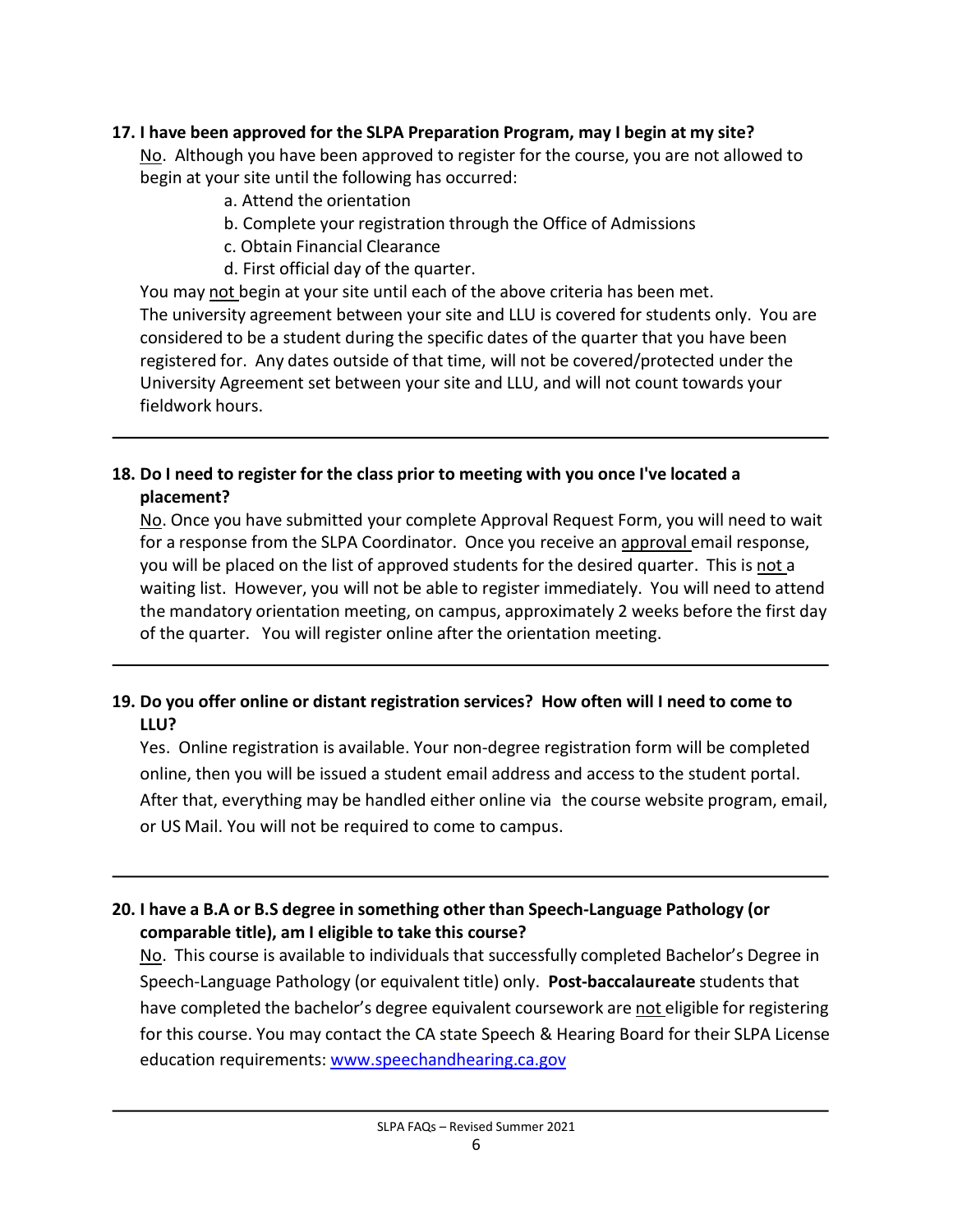21. What type of payment is accepted for the course? May I set up a payment plan? The Communication Sciences and Disorders (CMSD) department does not handle any of the financial matters. For questions or to set up a payment plan, please contact Student Finance at 909-558-4520 or stfin@llu.edu.

### 22. Does Financial Aid cover the cost of this course?

No. This course does not meet the guidelines to receive Financial Aid. For additional questions/clarification, please contact a Financial Aid Service Representative ((909) 558- 4509 / finaid@llu.edu). The Communication Sciences and Disorders (CMSD) department does not handle any of the financial matters.

## 23. If I apply for the SLPA program, will I have a student visa granted by Loma Linda University?

The SLPA Preparation Program is not a certificated program. It requires the completion of two courses over one academic quarter. One course, CMSD 368 – SLPA Scope of Practice is an online didactic course that focuses on the duties of the SLPA. The other course, CMSD 369 – SLPA Fieldwork Experience involves the completion of a minimum of 100 clinical hours at a site outside of LLU with an approved supervising SLP. Therefore, a student visa is not required or granted for the course completion.

## 24. If I complete my hours in less than 9 weeks, may I stop the fieldwork experience?

No. It is the desire of our program to not only meet the SLPA licensing board's requirements, but to also have students complete the experience with an appropriate level of skill set that will have them prepared to work at the minimum level of required supervision once they are hired. Since many undergraduate programs do not offer clinical experience, this course is typically the SLPA student's first experience providing direct clinical treatment. You should plan to be available for a minimum of 9 weeks, and approximately 11-12 hours per week, to meet the minimum hours required to successfully complete the quarter.

## 25. May I have a copy of the contract between the site and LLU?

The contract that is sent between LLU and the site is focused on the legal agreement between Loma Linda and that specific site. This information is confidential and is not released to students.